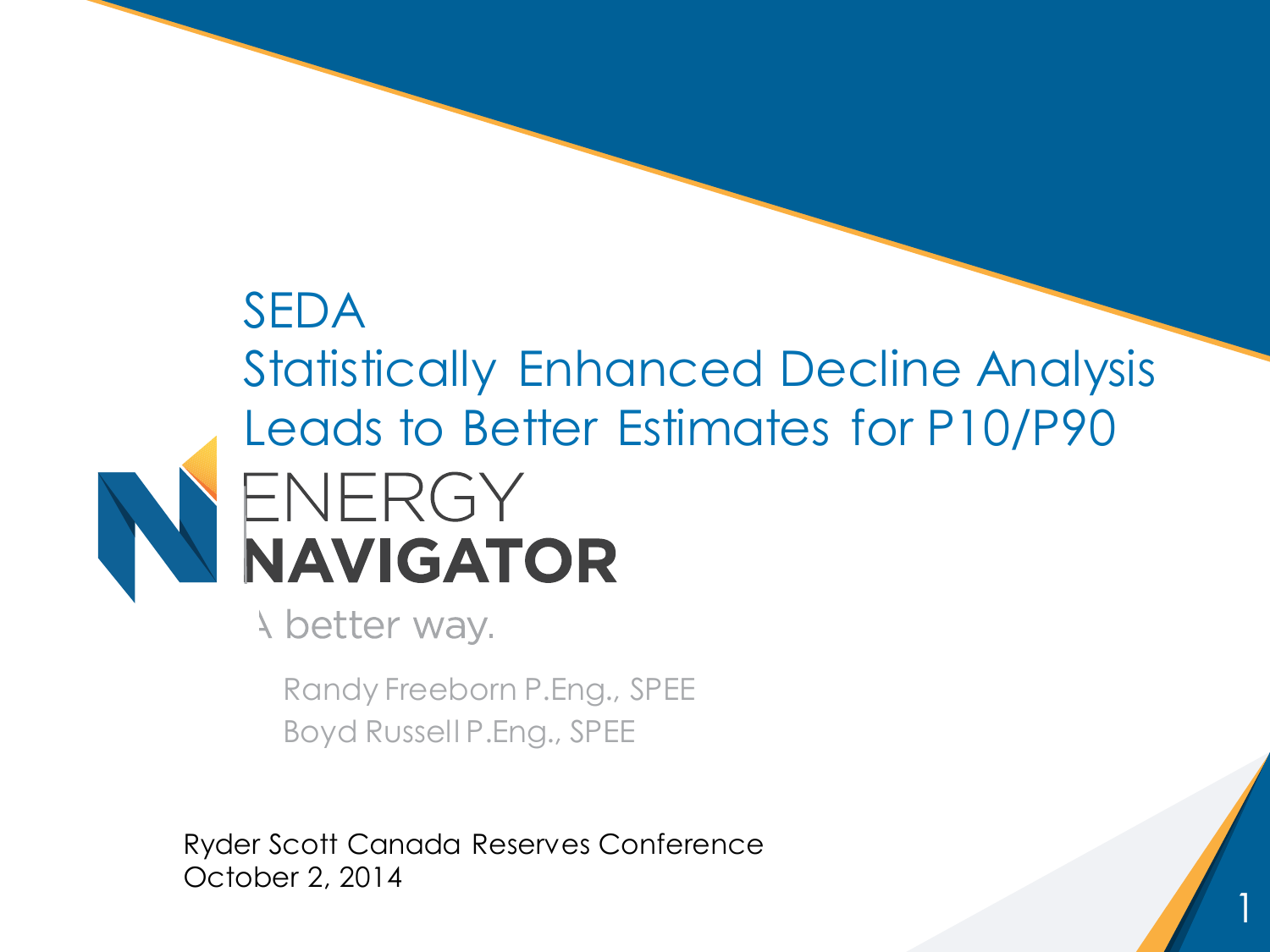## **Objectives**

Develop a decline method for wells with historical production.

Incorporate producing life in EUR estimates to improve accuracy.

– Combine statistics with a measure of the change in EUR estimates over time to enhance reserve valuation.

Honour reserve definitions.

- Ensure that the quantities actually recovered will equal or exceed the estimate.
- Provide a method to fulfill these certainties without bias.

Improve certainty by including well count (aggregation).

– Develop a method to incorporate the benefits of aggregation to decline analysis.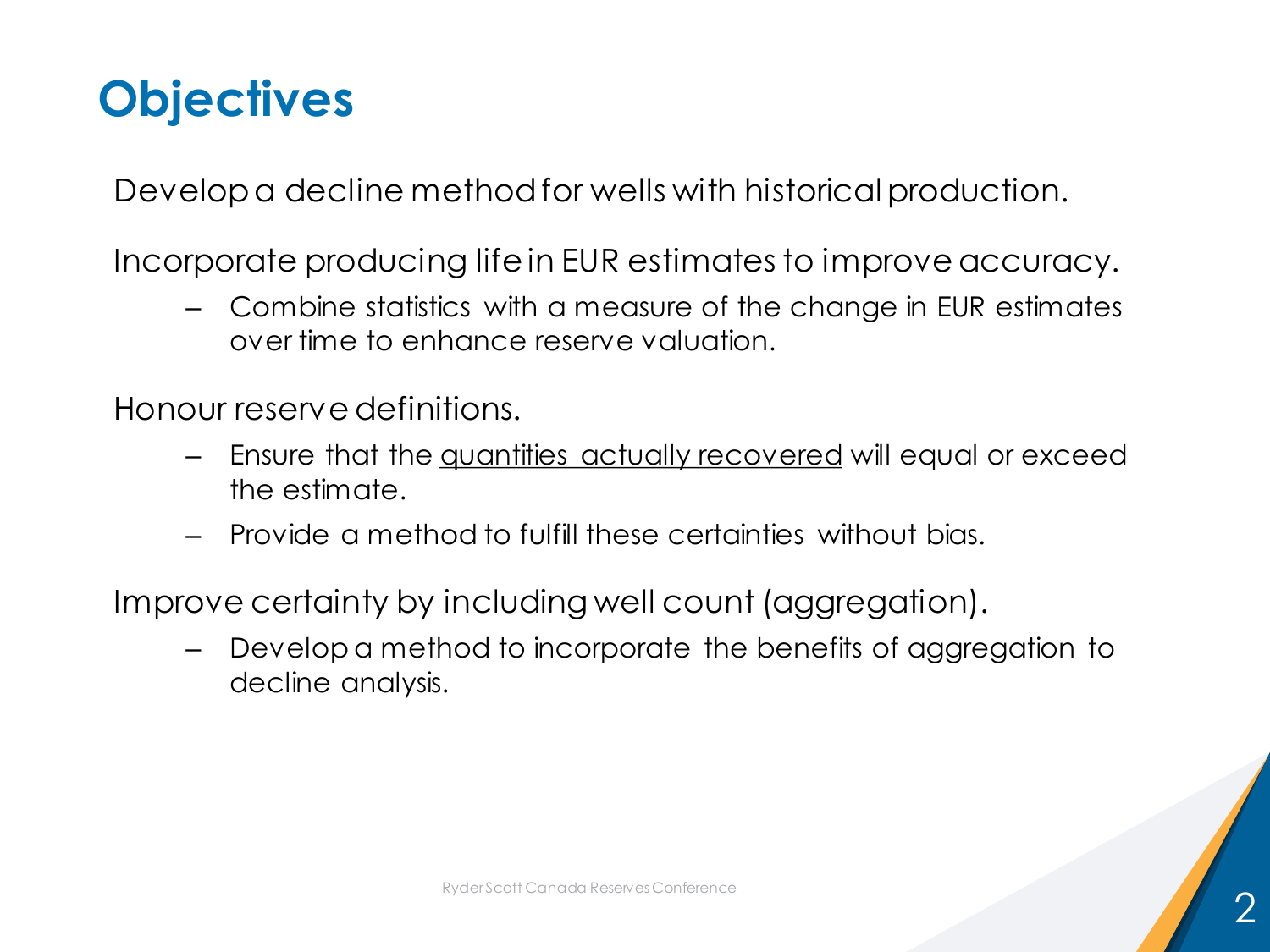## **Problems**

Proven + Probable Reserves (50% certainty)

- A production decline is a *best fit* forecast.
- The decline trend hints at the likeliest case (P50), but does not honour its definition, thus failing the certainty criterion.
- Bias may also impact the *best fit* forecast.

Proved / Possible Reserves (90% / 10% certainty)

- The most common reserve category reported is Proved.
- There is no method to ensure the prescribed certainty.

| Tweak the P50                                     | Fit a pessimistic trend  |
|---------------------------------------------------|--------------------------|
| Alter the Arps' exponent                          | Adjust terminal declines |
| Specify reserve ratios                            | Use analogs              |
| But mostly we just guess (engineering judgement)! |                          |

- Aggregation benefits cannot be realized.
- Declines cannot satisfy reserve definitions.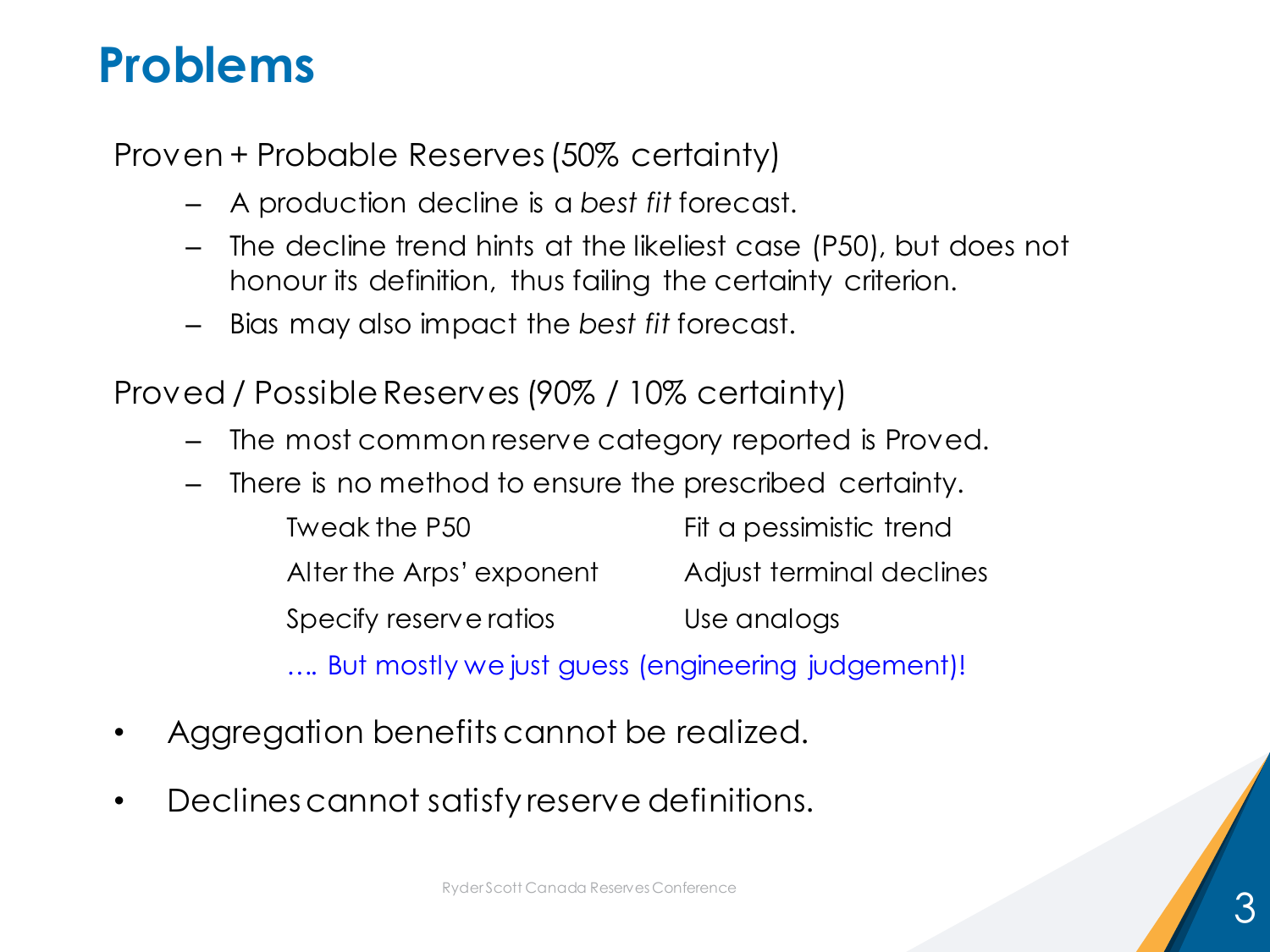## **Our Solution - Statistical Enhanced Decline Analysis**



Create & Use Trumpet Plot

- Use the best decline and the P50 curve to calculate known EUR
- Use known EUR to calculate P10 & P90 EUR

Ryder Scott Canada Reserves Conference 4 and 200 million and 200 million and 200 million and 200 million and 20<br>And 200 million and 200 million and 200 million and 200 million and 200 million and 200 million and 200 millio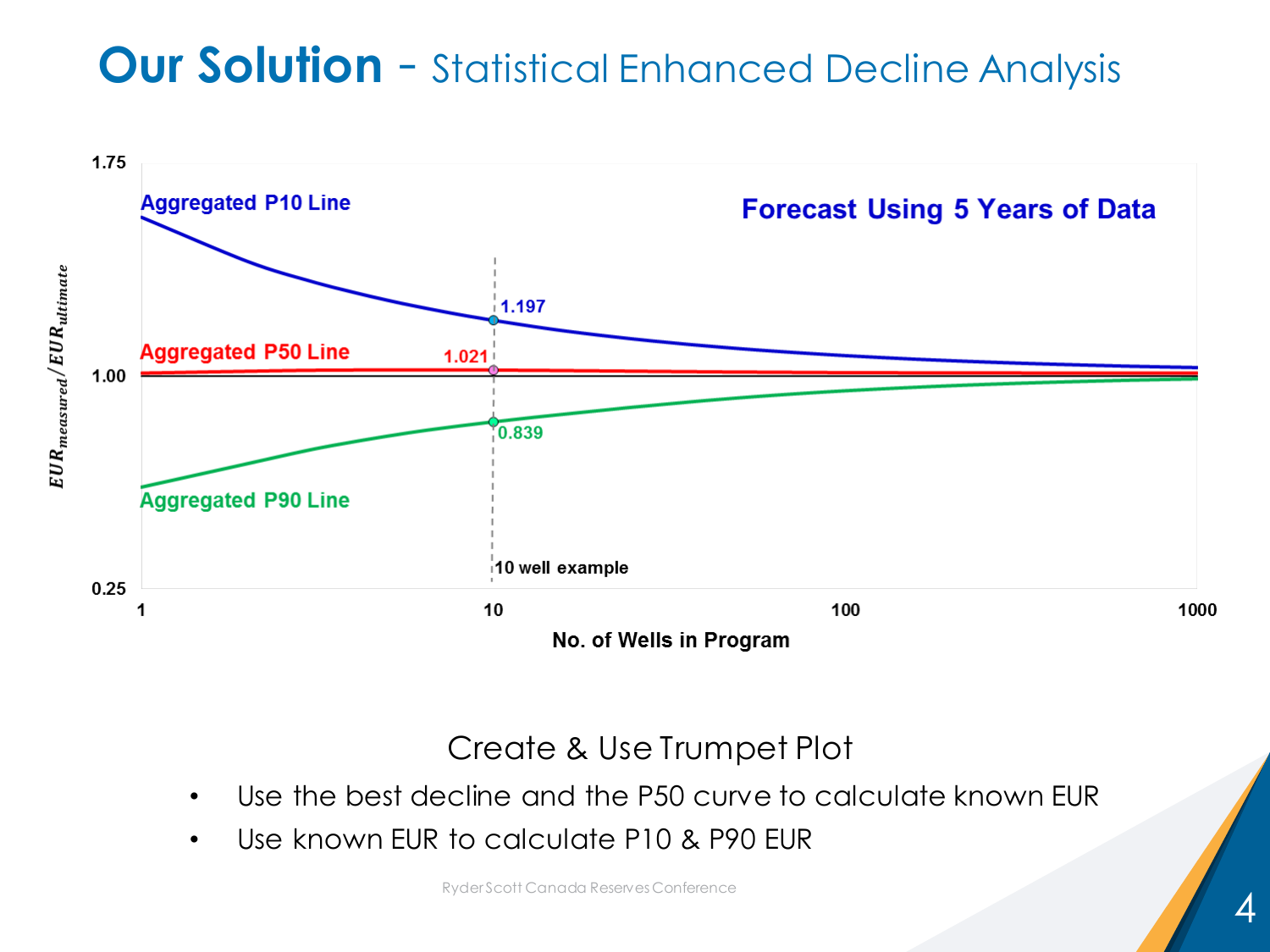## **Our Solution** - Statistical Enhanced Decline Analysis



Adjust best decline forecast to match P10 / P50 / P90 EUR calculated using the Trumpet Plot

Ryder Scott Canada Reserves Conference 5 and 200 million of the Conference 5 and 30 million of the Conference 5 and 30 million of the Conference 5 and 30 million of the Conference 5 and 30 million of the Conference 5 and 3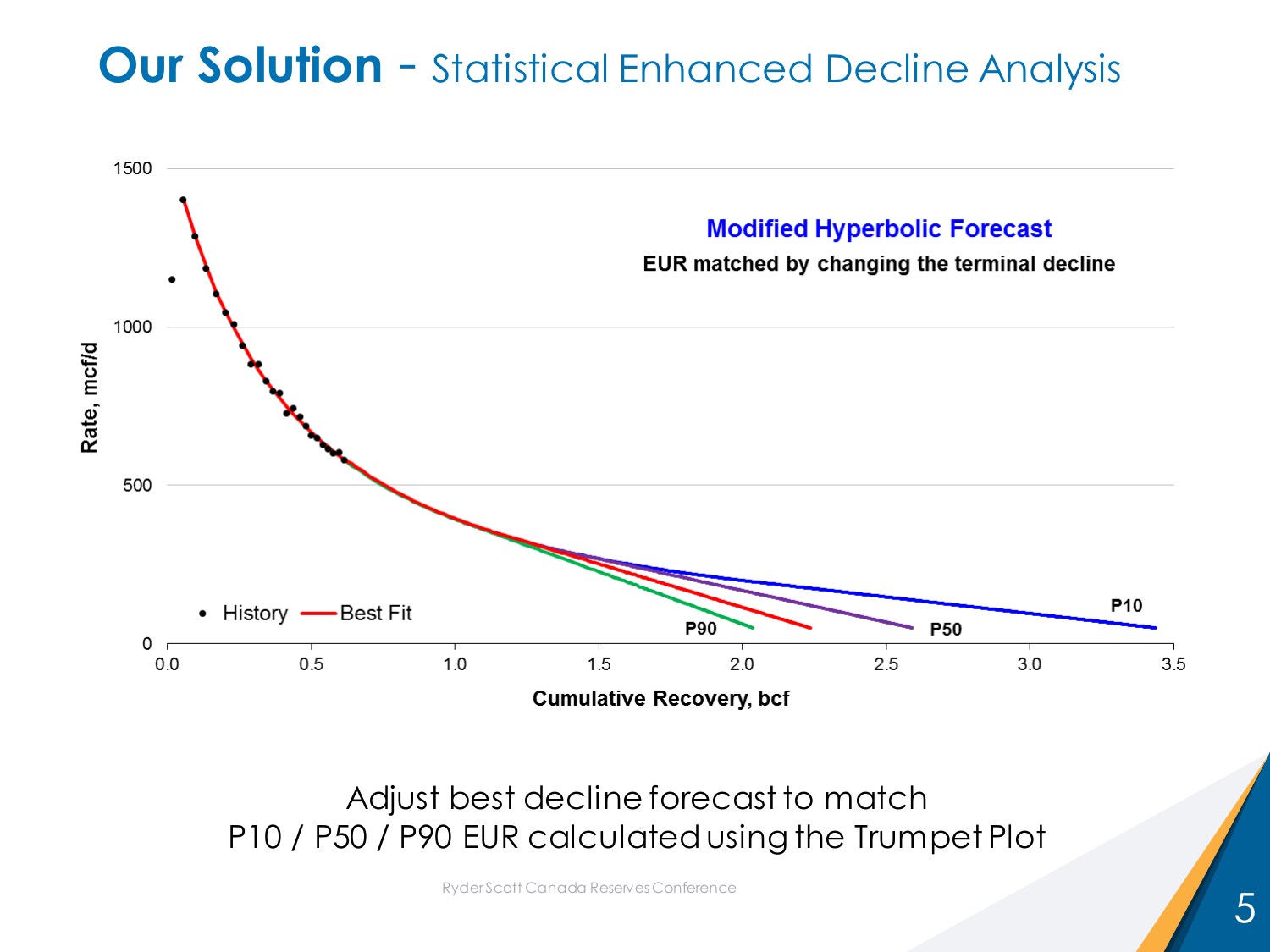## **Presentation Topics**

Forecasting and Statistics

- General comments.
- What do we learn from the statistics?
- **Aggregation** 
	- The use of Monte Carlo to incorporate aggregation into the Trumpet plots.

How does SEDA work

- An example of the calculation procedure.
- Impact of SEDA on P90.
- Testing the hypothesis. Does the method deliver on its promise?

Wrap Up

- Observations
- Next steps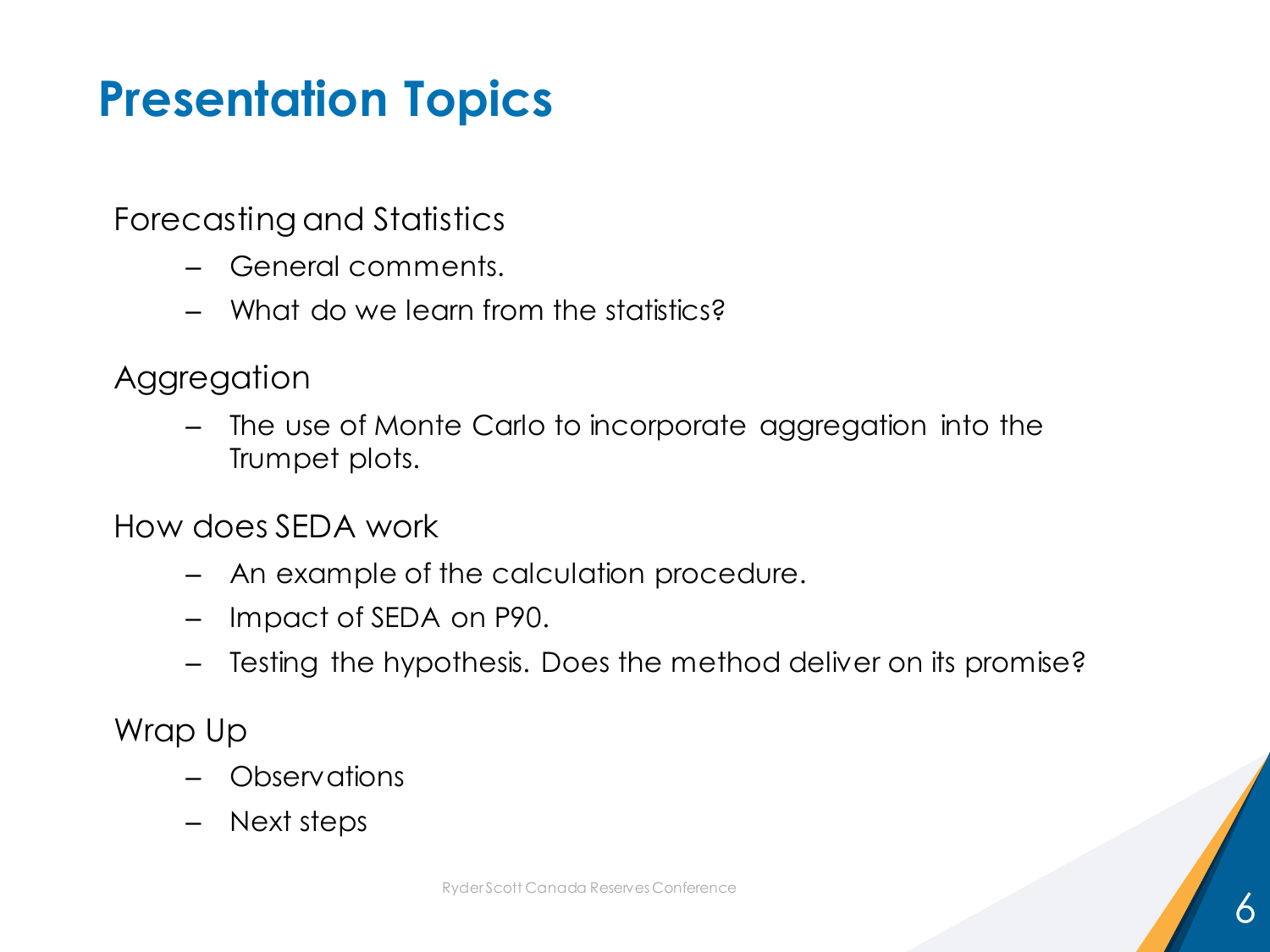# Forecasting and Statistics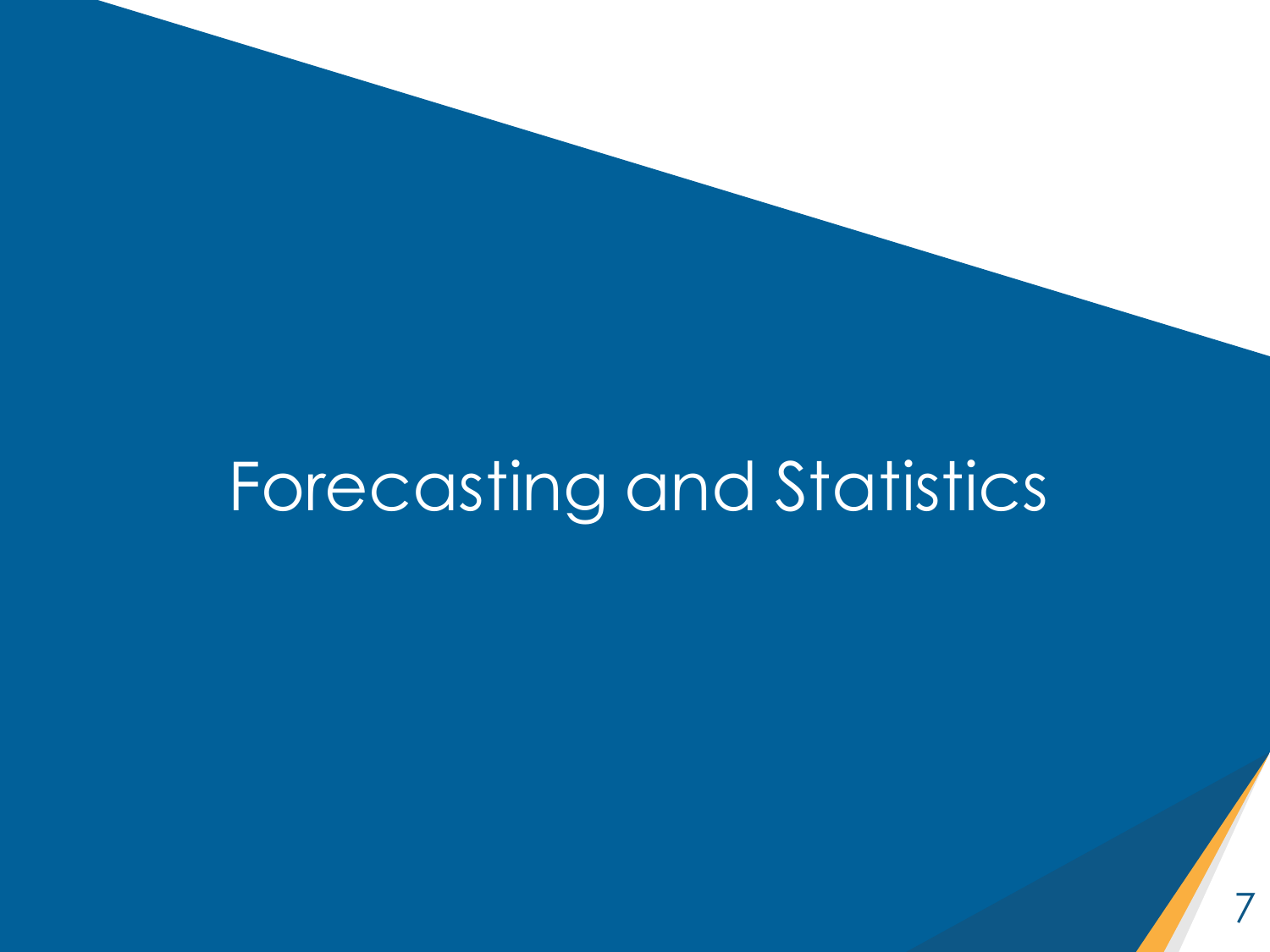### **General Comments**

849 Barnett Shale wells.

– Early wells with 8 to 14 years of history.

**Forecasts** 

- Automatic forecasts, few manual adjustments were necessary
- 9 forecasts per well at specified time intervals 0.5 / 1 / 2 / 3 / 4 / 5 / 6 / 7 years and all data
- Analog forecasting used with 0.5 and 1 year of data
- Limiting decline 10% for 2 years 7.5% for 3 years 5% for > 3 years

**Consistency** 

When creating Trumpet plots, forecasting standards are used. When applying the Trumpet plots, use the same standards.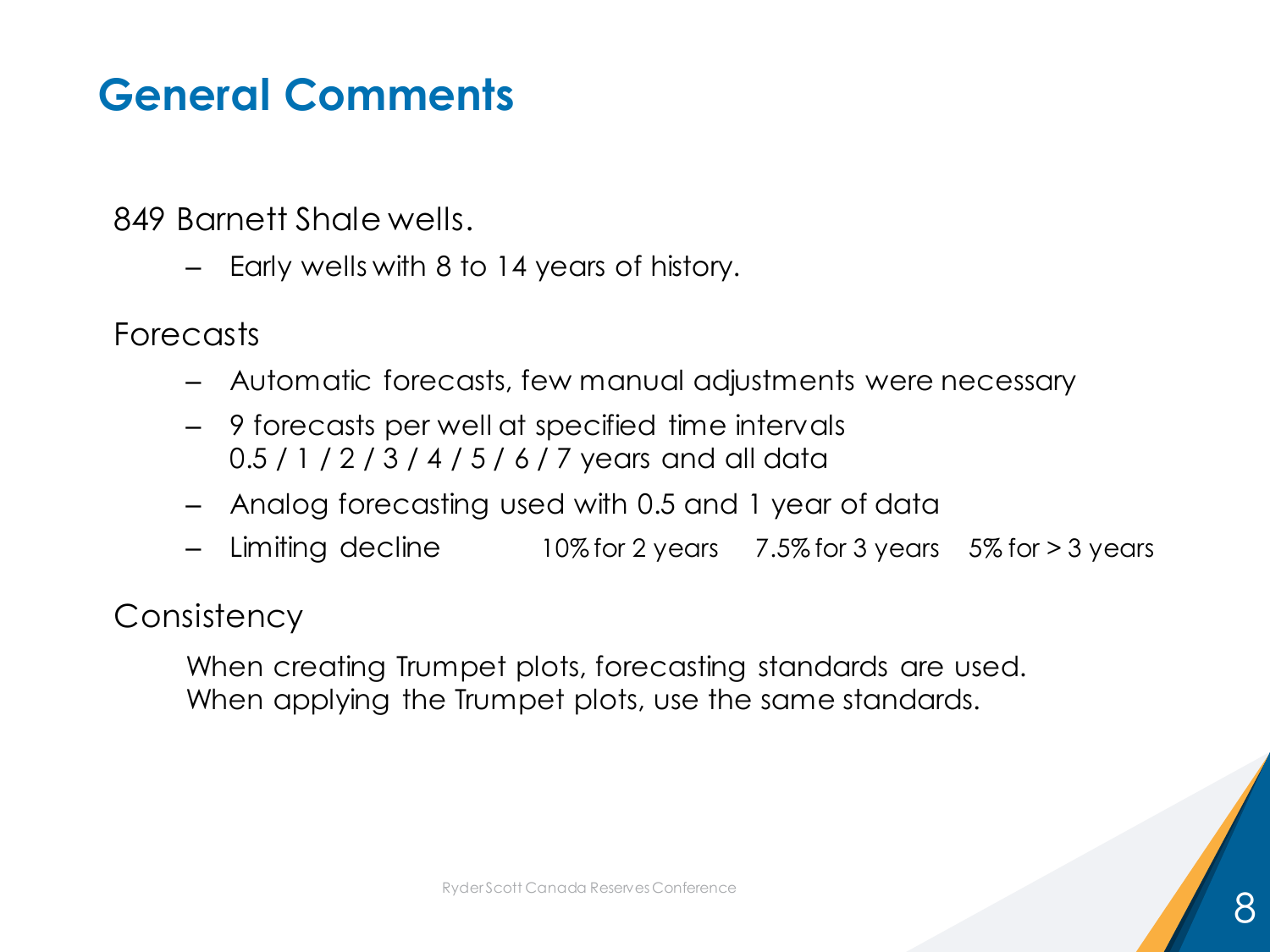

- The distribution requires translation to meet P50 certainty.
- The evaluator's best estimate is not always P50.

Ryder Scott Canada Reserves Conference 1999 - 1999 - 1999 - 1999 - 1999 - 1999 - 1999 - 1999 - 1999 - 1999 - 1<br>1999 - 1999 - 1999 - 1999 - 1999 - 1999 - 1999 - 1999 - 1999 - 1999 - 1999 - 1999 - 1999 - 1999 - 1999 - 1999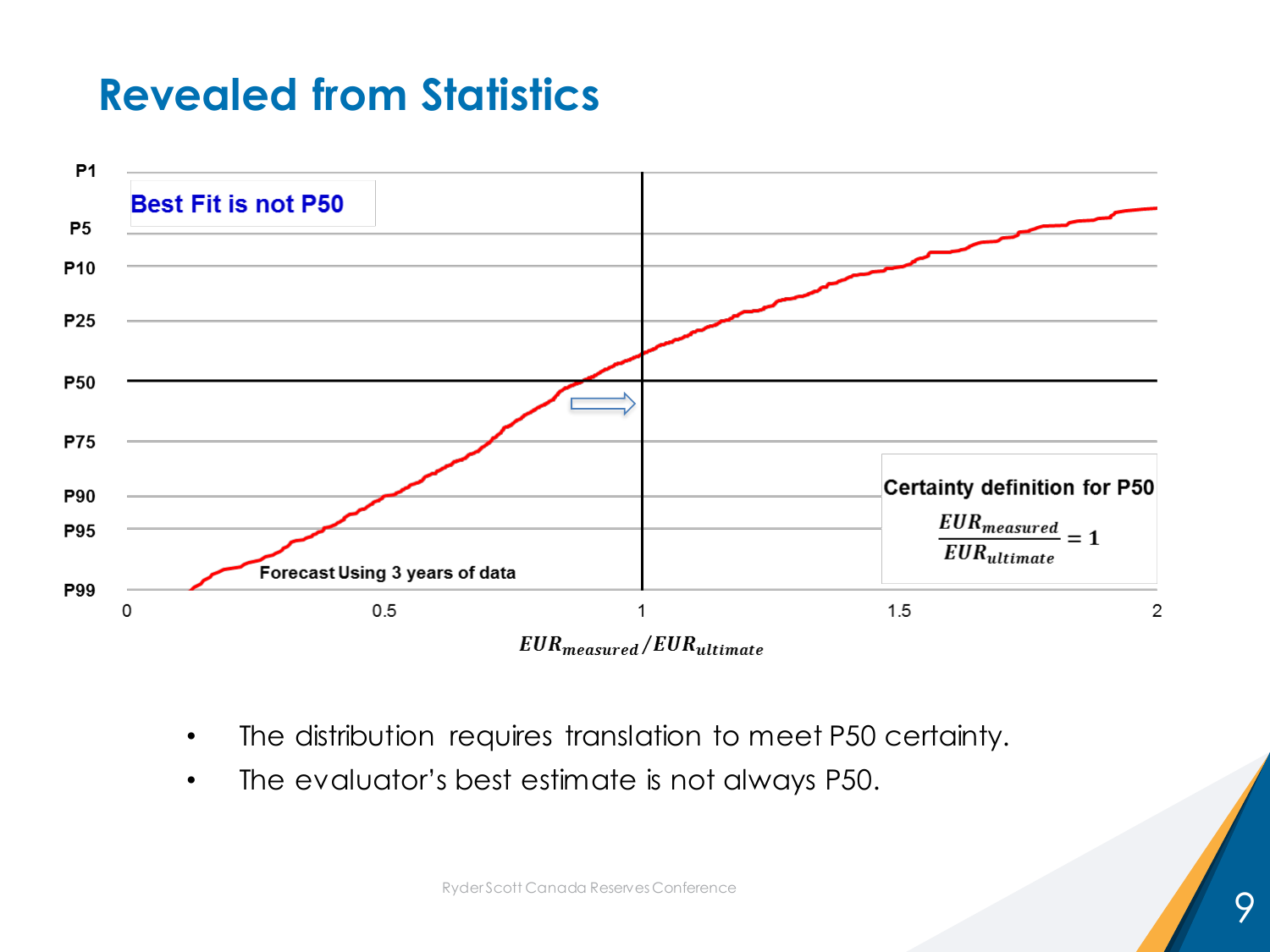

#### Bias reduces from left to right.

• The evaluator introduced bias by changing the limiting decline over time.

10% to 7.5% to 5%

- We recommend correcting the bias by requiring that P50 have an EUR ratio  $= 1$ .
- Bias correction will result in similar distribution for the 3 years of data shown.

Forecast accuracy is not improving with more data. (slope is constant)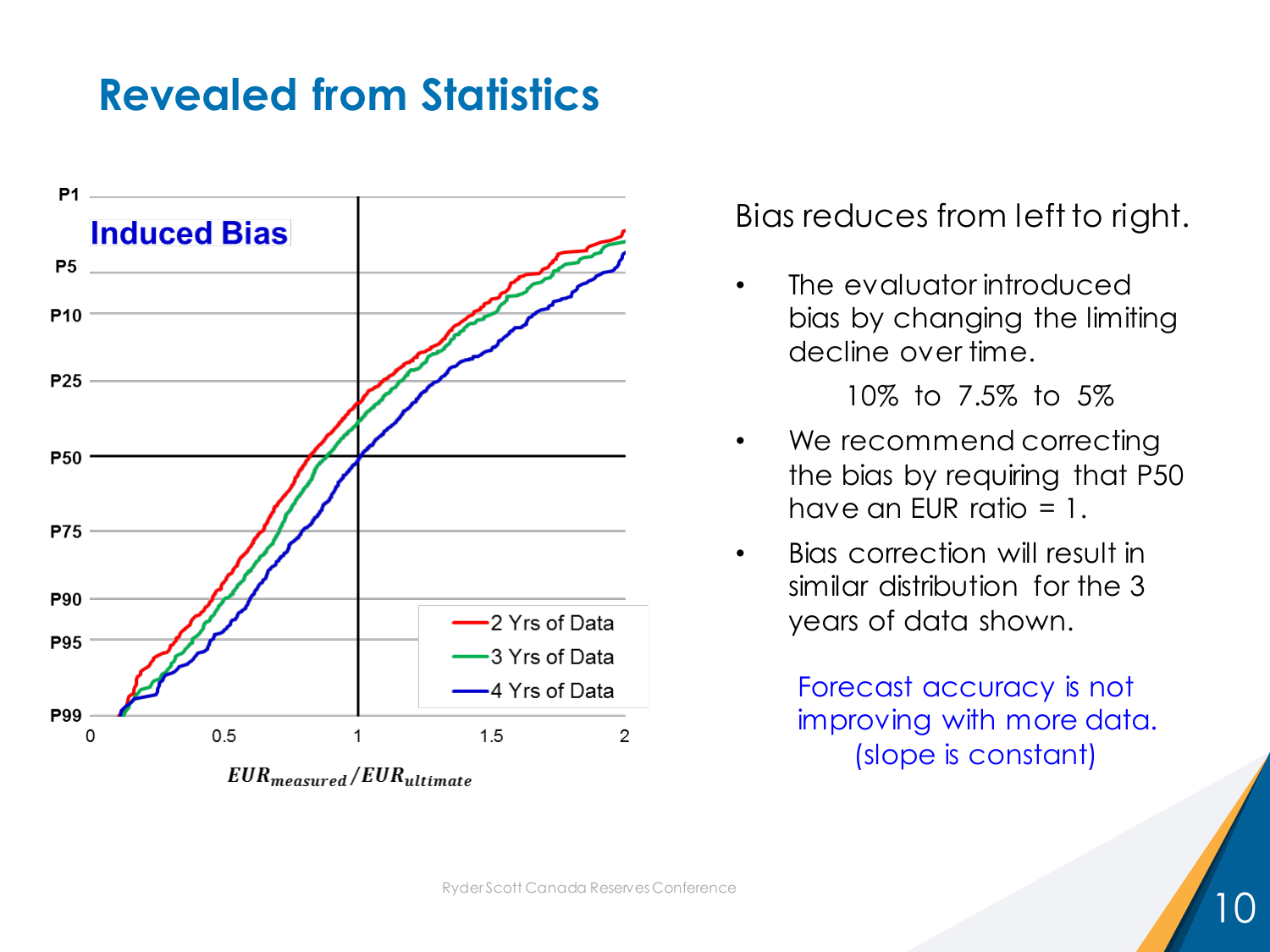

Analog Forecasts (SPE 167215)

- Why?
	- Declines were of low quality for 0.5 and 1.0 years of data (not shown)
	- Best practice is to use Analog Forecasts when there is little data

With less data, analog forecasts are better. (Slope is slightly steeper)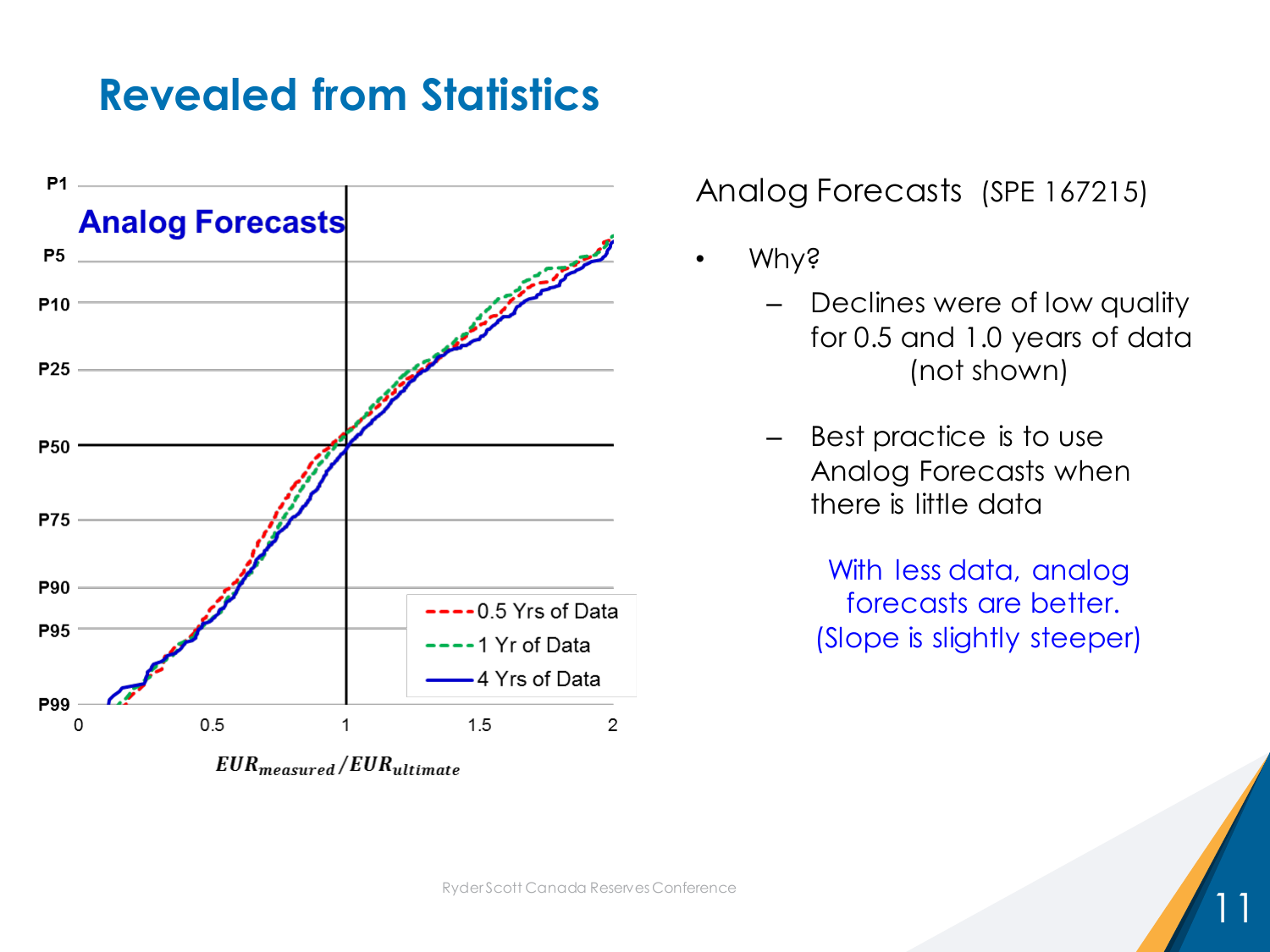

 $EUR_{measured}/EUR_{ultimate}$ 

#### How much data is needed?

- With 5 years of data the accuracy is starting to improve (steeper slope)
- With 7 years of data the spread in forecast accuracy remains large ratio  $=1.4$  P10 to P50 ratio  $= 0.6$  P90 to P50

Individual well forecasts are not very accurate, even with 7 years of data.

Ryder Scott Canada Reserves Conference 12 and 22 and 22 and 22 and 22 and 22 and 22 and 22 and 22 and 22 and 2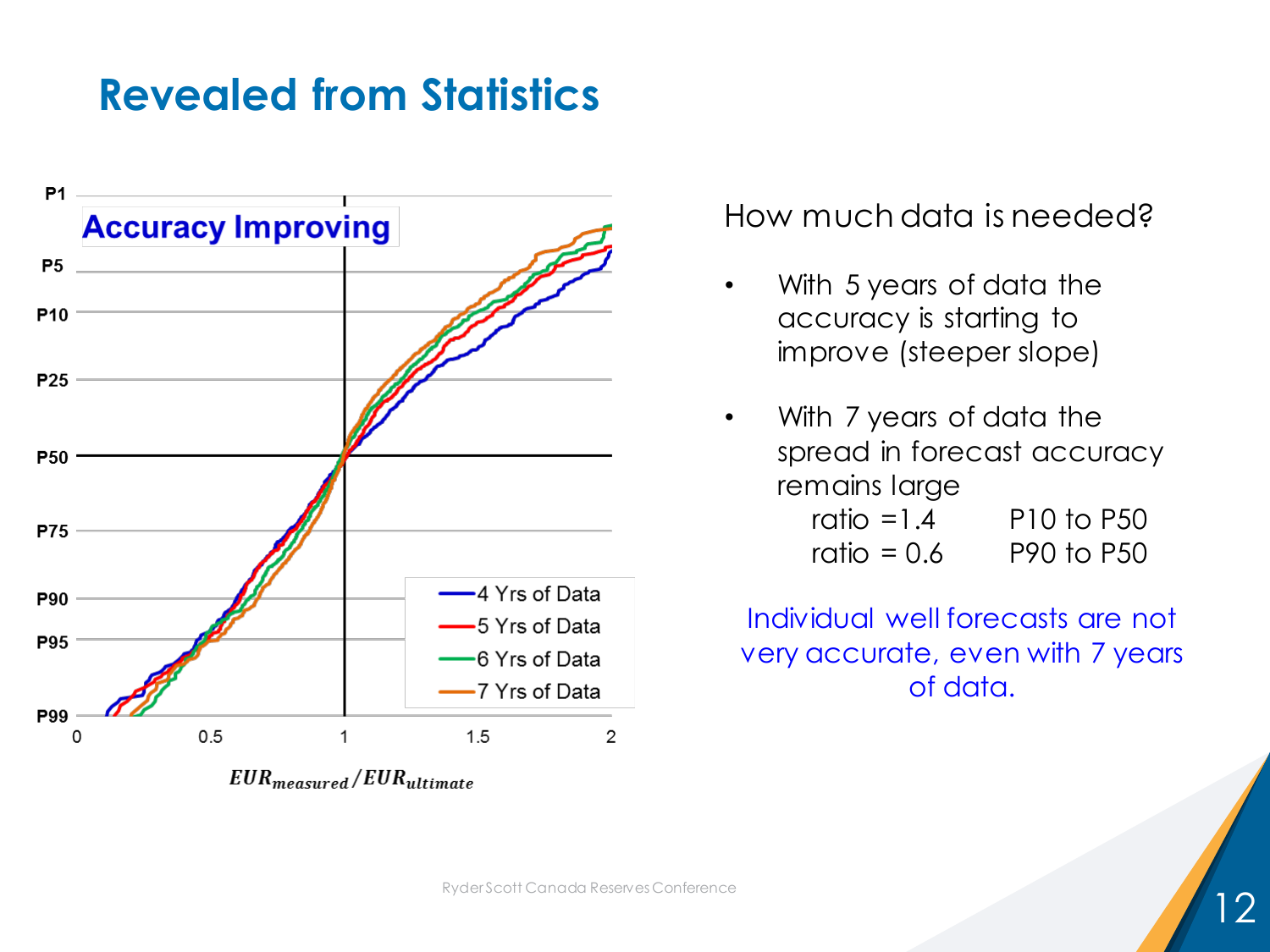Using Monte Carlo to Incorporate Aggregation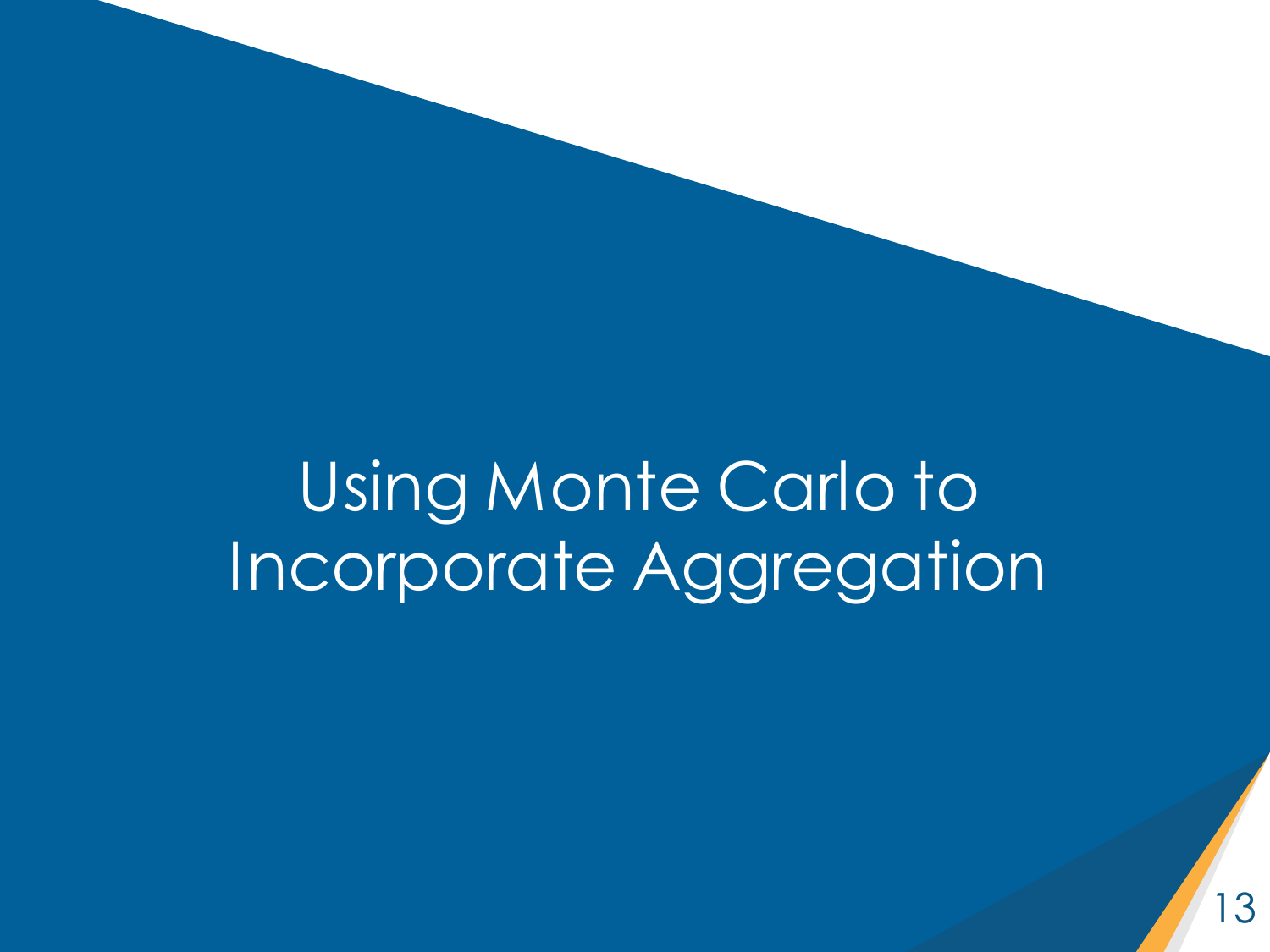# **Aggregation**

- Used because individual well forecasts are unreliable.
- Evaluate multiple wells as a single entity. Calculate EUR ratio for aggregated data.
- Aggregation improves accuracy Differences from individual wells tend to cancel out. (SPE 158867).
- Use Monte Carlo to create distributions of EUR ratio for randomly selected aggregated well groupings.
- Trumpet plots show EUR ratio distributions for various aggregated well counts.

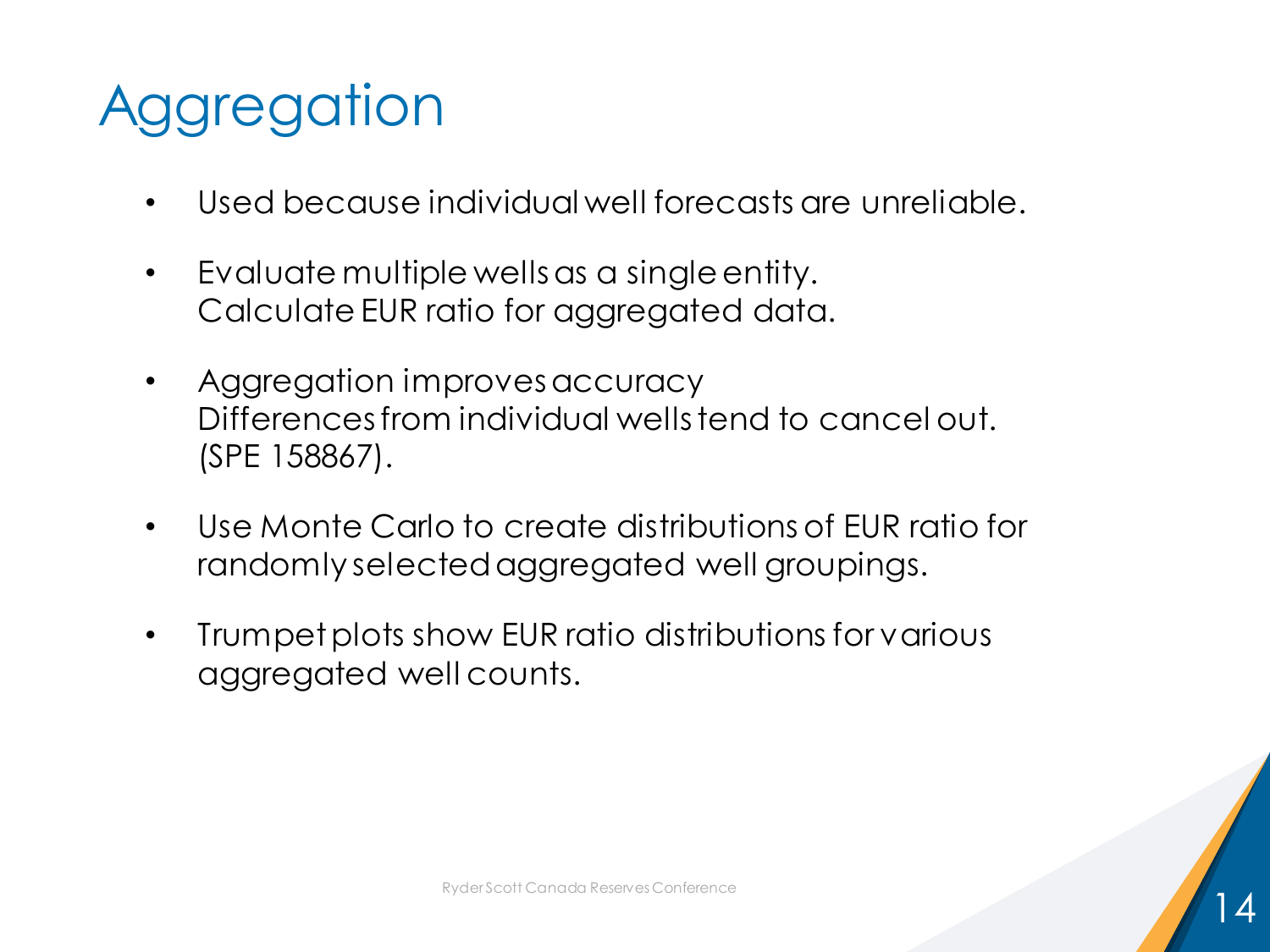# Aggregation Example – Step 1

|           |                                                       |                 | Measured   | <b>Ultimate</b> |
|-----------|-------------------------------------------------------|-----------------|------------|-----------------|
|           | 5 years of data<br>Drill: 10 wells                    | Well            | <b>EUR</b> | <b>EUR</b>      |
|           |                                                       |                 | 181        | 206             |
| $\bullet$ | Randomly select 10 wells from the                     | 2               | 134        | 145             |
|           | single well probability distribution.                 | 3               | 355        | 429             |
|           |                                                       | $\overline{4}$  | 494        | 374             |
| $\bullet$ | For these 10 wells, calculate the                     | 5               | 439        | 545             |
|           | aggregated EUR ratio:                                 | 6               | 429        | 1296            |
|           |                                                       | 7               | 468        | 603             |
|           | $EUR \ Rate = \frac{EUR \ measure d}{EUR}$            | 8               | 1209       | 2000            |
|           | $EUR_{ultimate}$                                      | 9               | 537        | 709             |
| $\bullet$ | Repeat the 10 well process for one<br>million trials. | 10 <sup>°</sup> | 1383       | 2171            |
|           |                                                       | Total           | 5927       | 8478            |
|           |                                                       | Mean            | 593        | 848             |
|           |                                                       |                 |            |                 |

 $EUR$  Ratio  $=$ 5  $\frac{3478}{8478} = 0$ 

Ryder Scott Canada Reserves Conference 15 and 15 and 15 and 15 and 15 and 15 and 15 and 15 and 15 and 15 and 15 and 15 and 15 and 15 and 15 and 15 and 15 and 15 and 15 and 15 and 15 and 15 and 15 and 15 and 15 and 15 and 1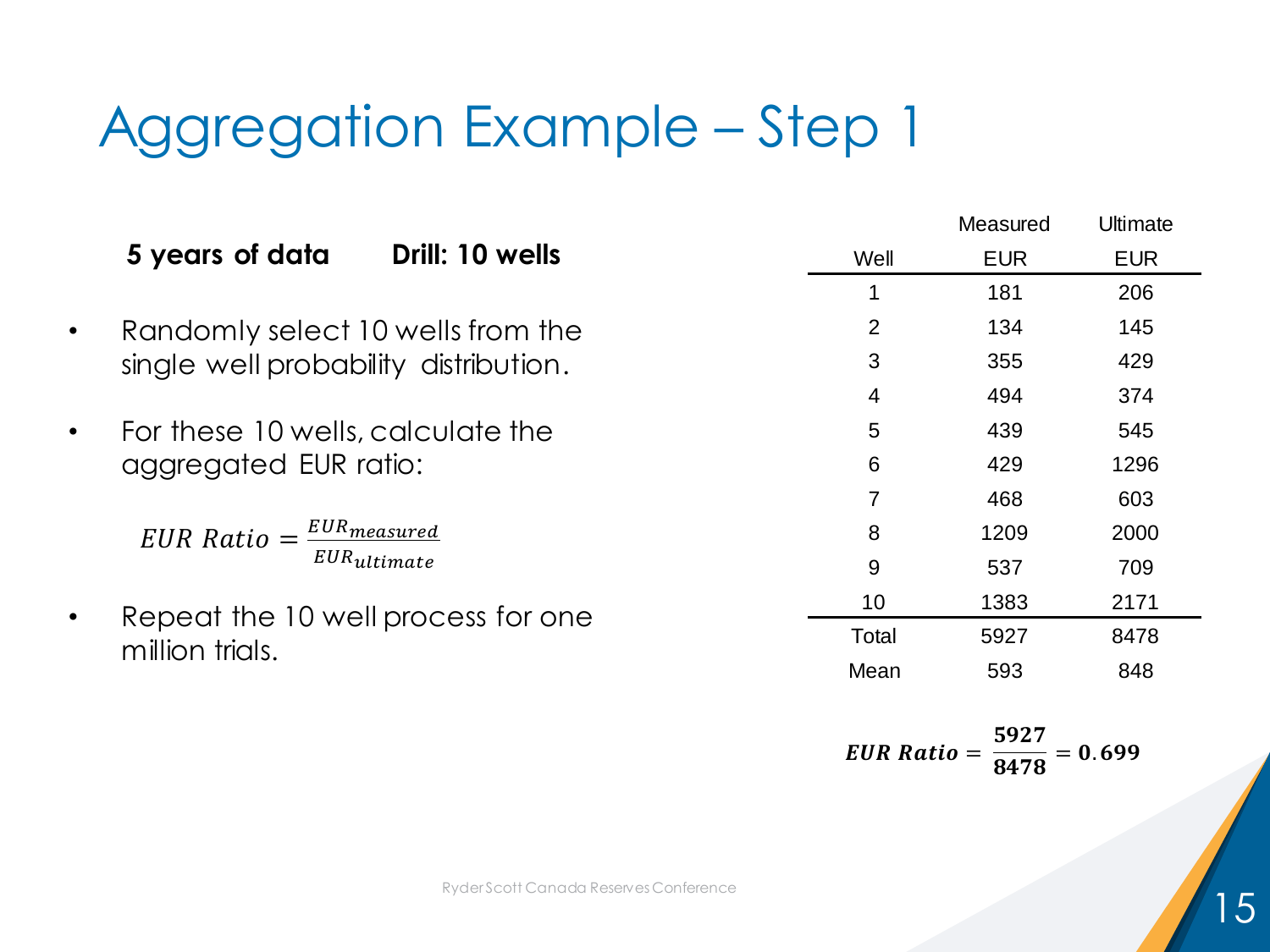# Aggregation Example – Step 2

- Sort the mean EUR ratio from the million trials.
- Review of the distribution (optional)
	- Assign cumulative probability.
	- Plot the distribution of mean EUR ratio using a probit scale.
- Select the aggregated EUR ratios at the desired probabilities.
- Selected points represent one well aggregation slice on a trumpet chart (to be shown on next slide).

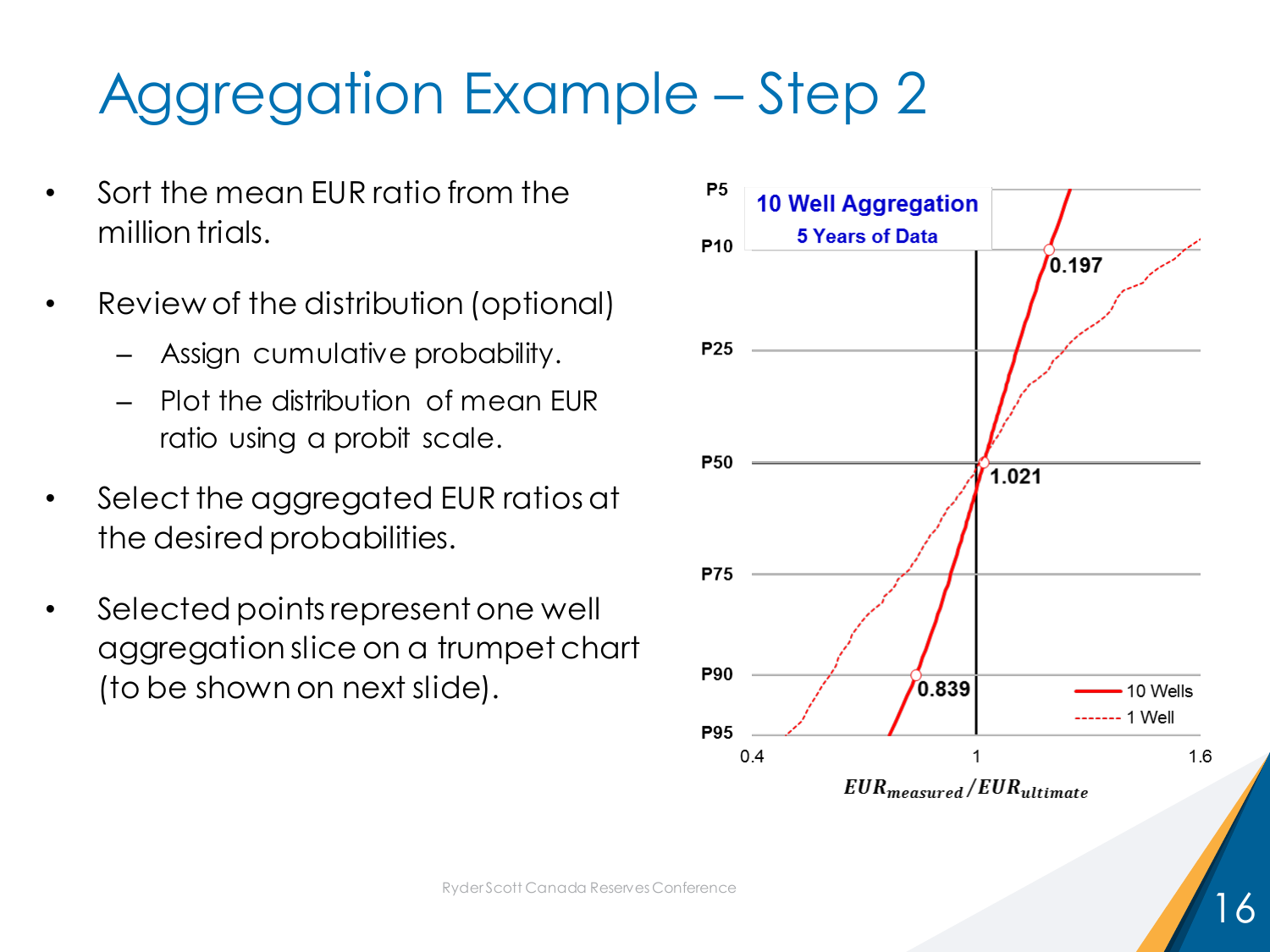## Trumpet Chart – Multi-Well Aggregation



- Aggregation narrows the difference between P10 and P90.
- P10/P90 ratio decreases, accuracy improves.

Ryder Scott Canada Reserves Conference 17 (17 May 17 May 17 May 17 May 17 May 17 May 17 May 17 May 17 May 17 May 17 May 17 May 17 May 17 May 17 May 17 May 17 May 17 May 17 May 17 May 17 May 17 May 17 May 17 May 17 May 17 M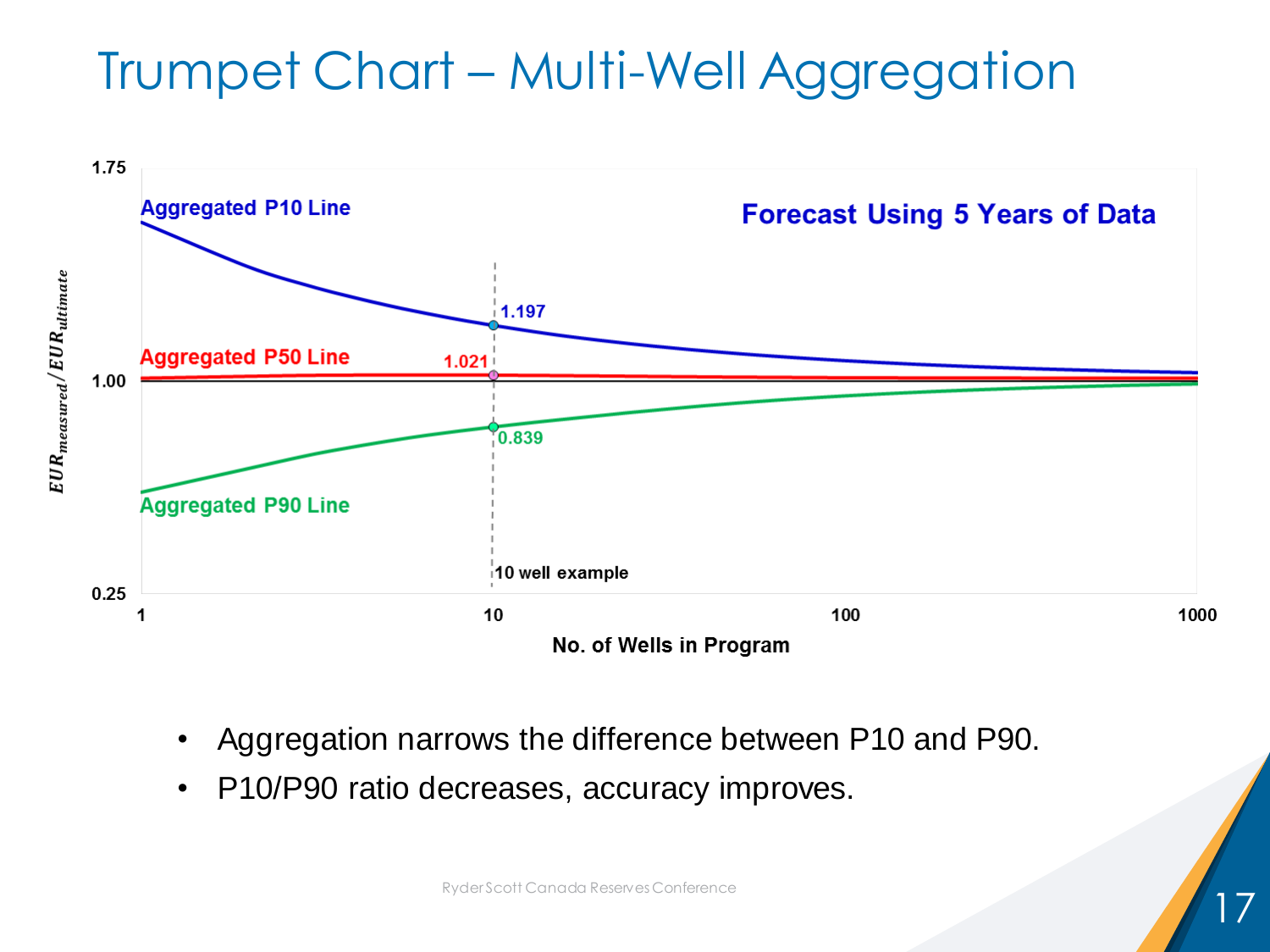# How Does SEDA Work? Calculation and Verification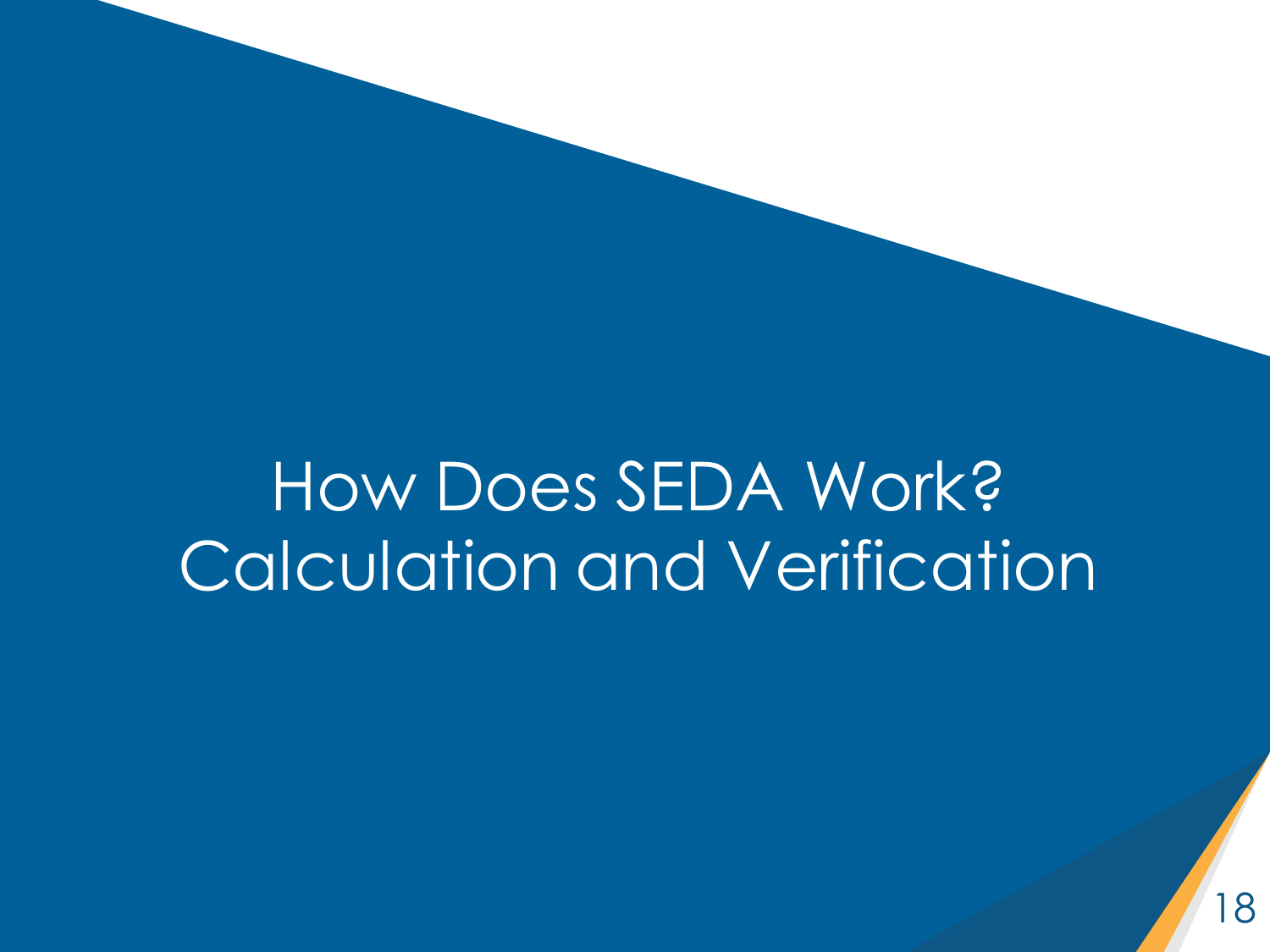# Calculation Procedure

| Example Well:        | Production history:<br>Aggregation:<br>Best fit EUR: | 5 years<br>Part of 10 well program<br>100 |               |
|----------------------|------------------------------------------------------|-------------------------------------------|---------------|
| From Trumpet Plot:   | Get EUR ratios<br>$P10 = 1.197$ $P50 = 1.021$        | $P90 = 0.839$                             |               |
| Solve for EURs       | $EUR Ratio = \frac{EUR_{measured}}{EUR_{ultimate}}$  |                                           |               |
| • For P50 EUR        | $1.0021 = 100/EUR_{ultime}$                          |                                           | $P50 = 97.9$  |
| For P90 EUR:         | $0.839 + (1 - 1.021)^{note} = P90/97.9$              |                                           | $P90 = 80.1$  |
| $\cdot$ For P10 EUR: | $1.197 + (1 - 1.021)^{note} = P10/97.9$              |                                           | $P10 = 115.2$ |
|                      |                                                      |                                           |               |

*note*: Adjust P90 and P10 for shift in distribution to correct bias. Use the sign of the RD determine the denominator.

Ryder Scott Canada Reserves Conference 19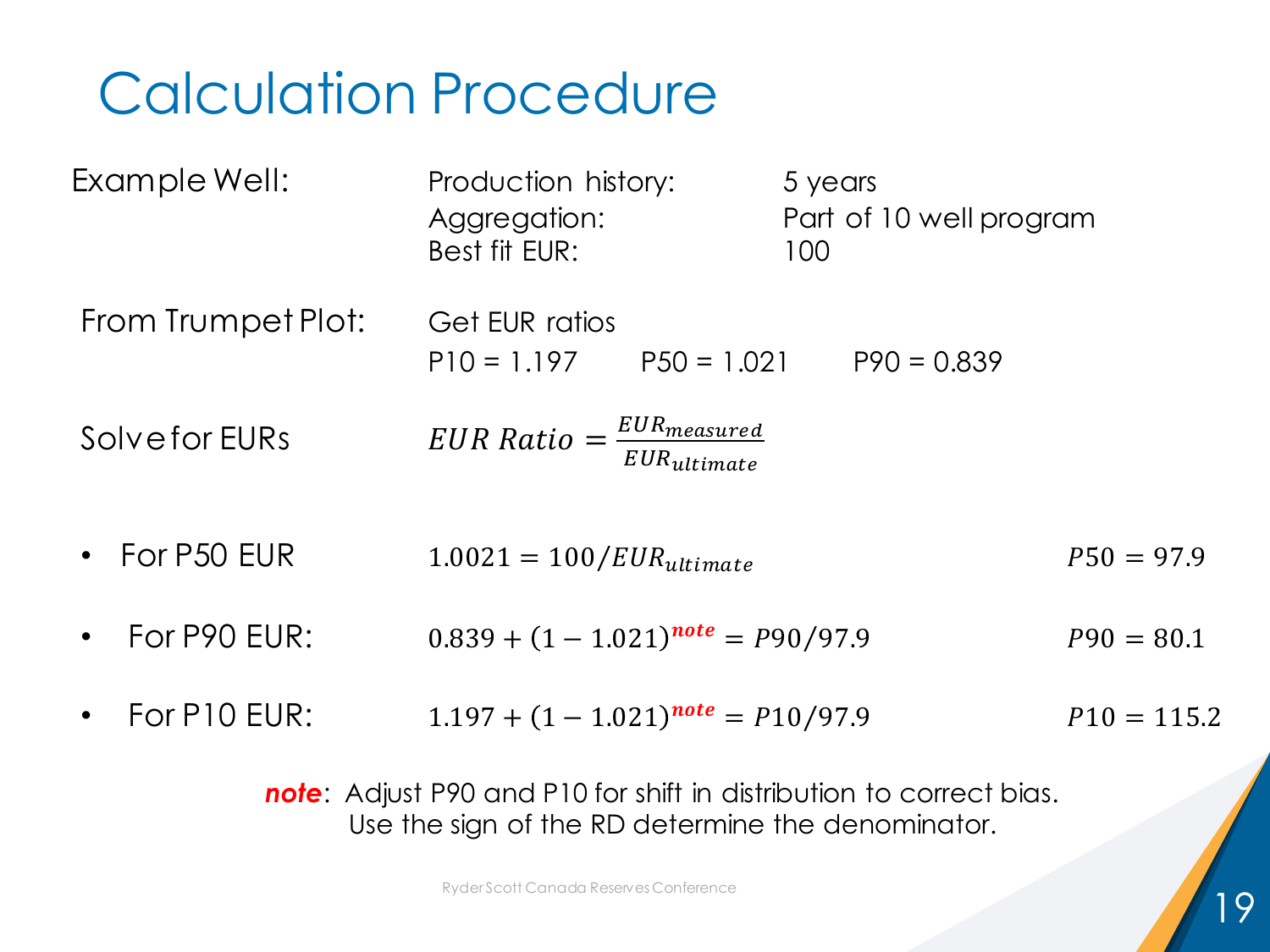# Impact of SEDA

- 9 random Barnett wells.
- Between 6 months and 2 years of history.
- Evaluated using the following process:
	- Best fit forecast all wells.
	- Scenario 1: Reduce best fit forecast by 30% to adjust for P90 (typical evaluator practice).
	- Scenario 2: Use Trumpet Plots (SEDA) to predict P90 assuming a 100 well aggregation.

Common price, costs and lease interests.

• **As shown, the impact of SEDA is dramatic, especially for newer wells.**

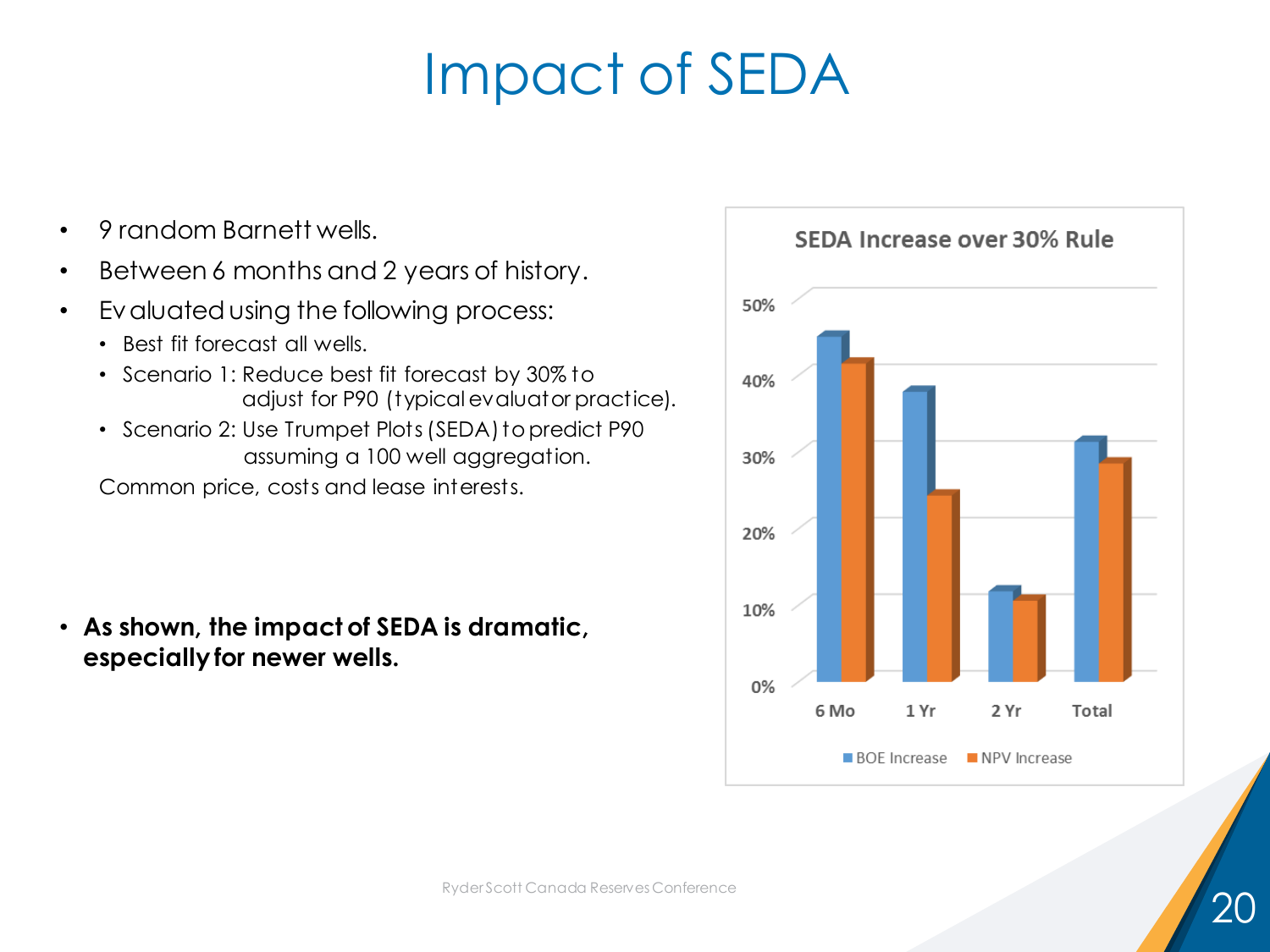# **Verification**

- Tested 100's of data combinations, with a million trials each
	- We varied the number wells in the aggregation
	- Each trial used a different sample of wells
	- The years of data to forecast was randomly chosen for each well
- We counted how many times the certainty definition was honored
- **S**tatistically **E**nhanced **D**ecline **A**nalysis delivers its promise

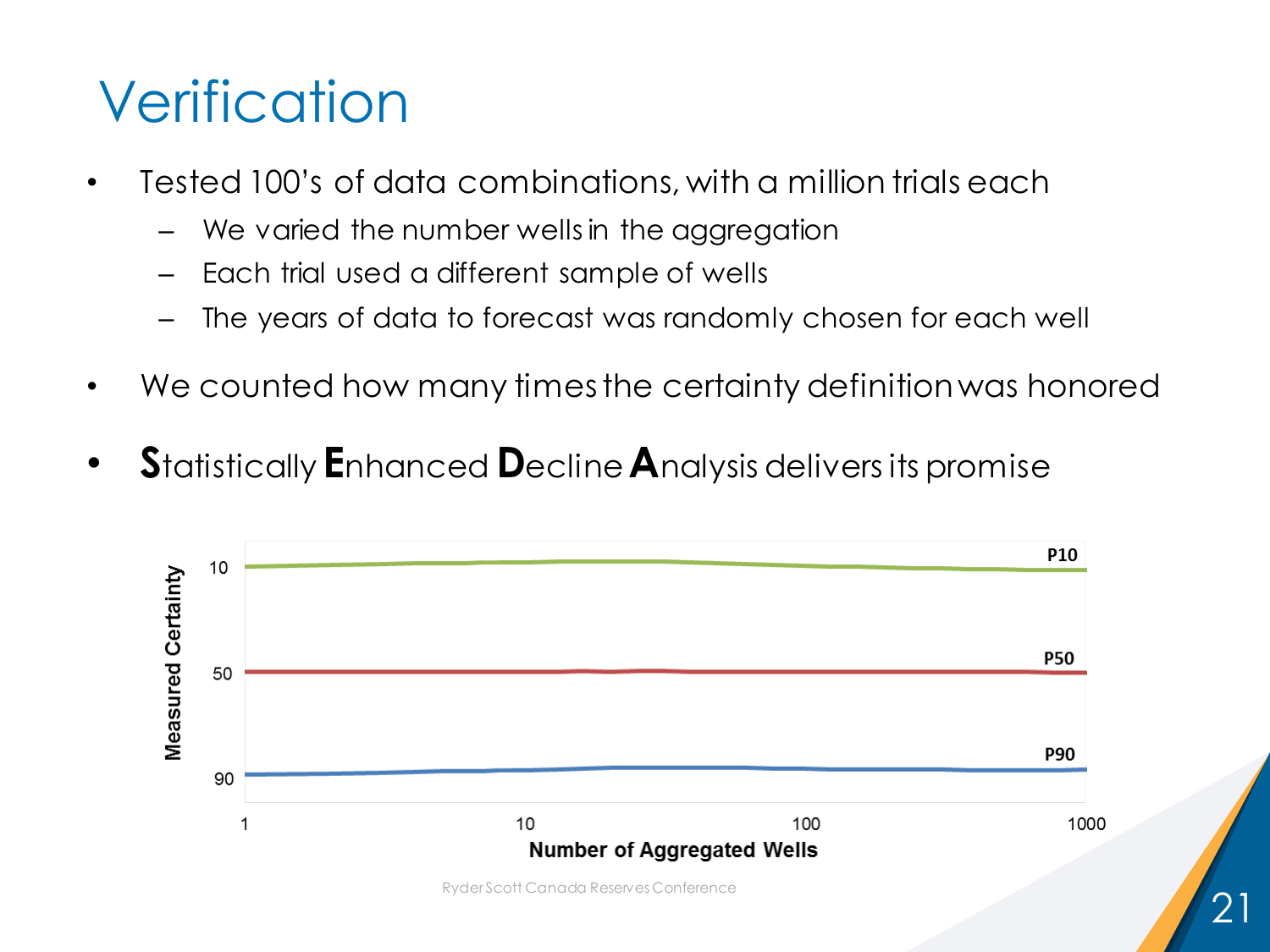## Workflow

- Use or create a suitable series of Trumpet plots for each project.
- Identify projects suitable for aggregation and count wells.
- For each well in the project.
	- **Best fit to get base forecast & EUR.**
	- **Trumpet plots.**
		- obtain the EUR ratios for P10 / P50 / P9.0
		- interpolate as necessary for mid-years.
	- **Relative Difference equation.**
		- Calculate P50 EUR (adjusts for bias to get ultimate EUR).
		- Calculate P10 & P90 EUR.
		- Adjust the best fit to match new EURs  $\quad$  i.e.  $\;$  b,  $d_i$ ,  $d_f$ , other
- Your reserve software should easily automate this workflow!

Ryder Scott Canada Reserves Conference 22 and 22 and 22 and 22 and 22 and 22 and 22 and 22 and 22 and 22 and 22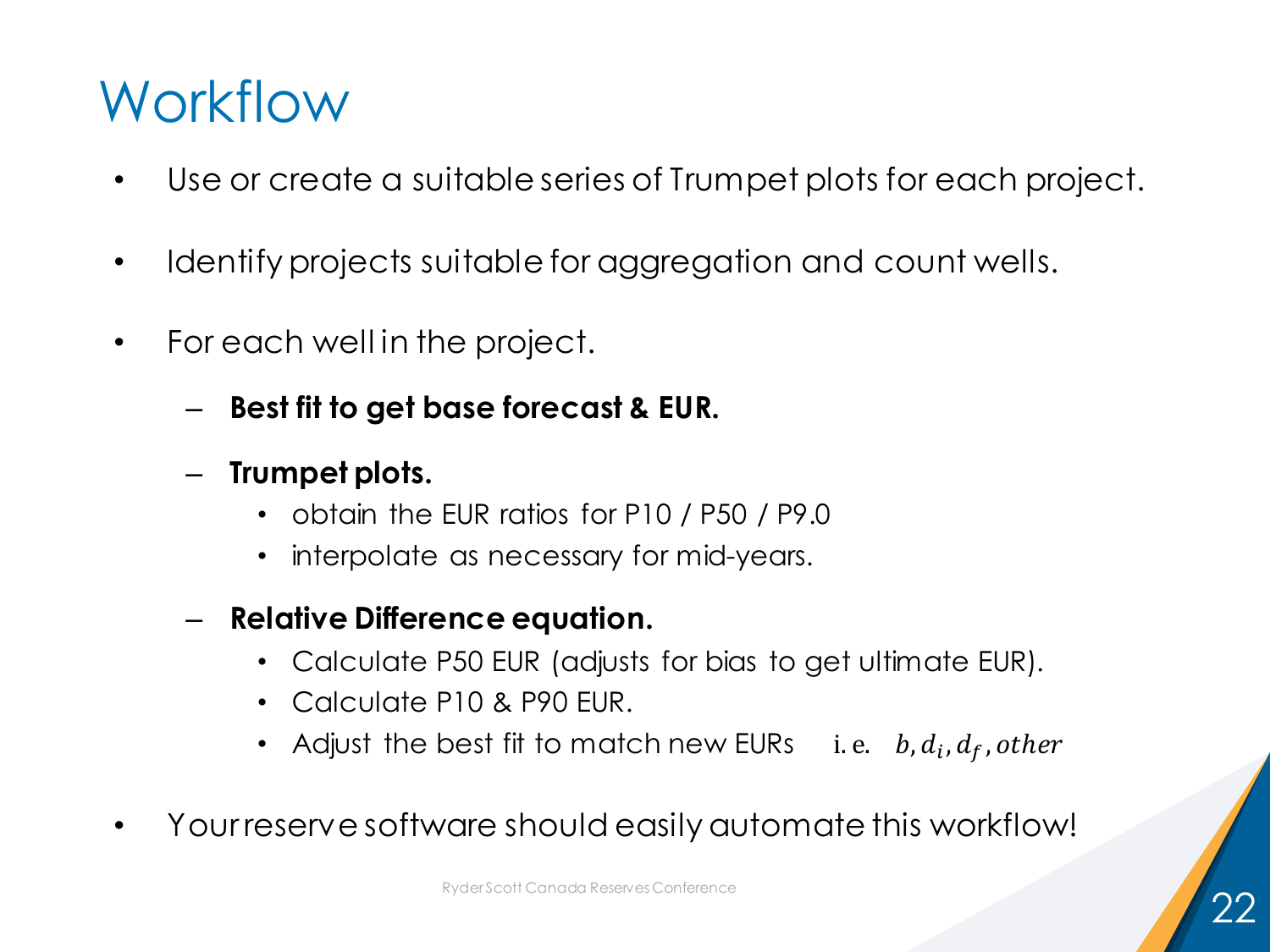Wrap Up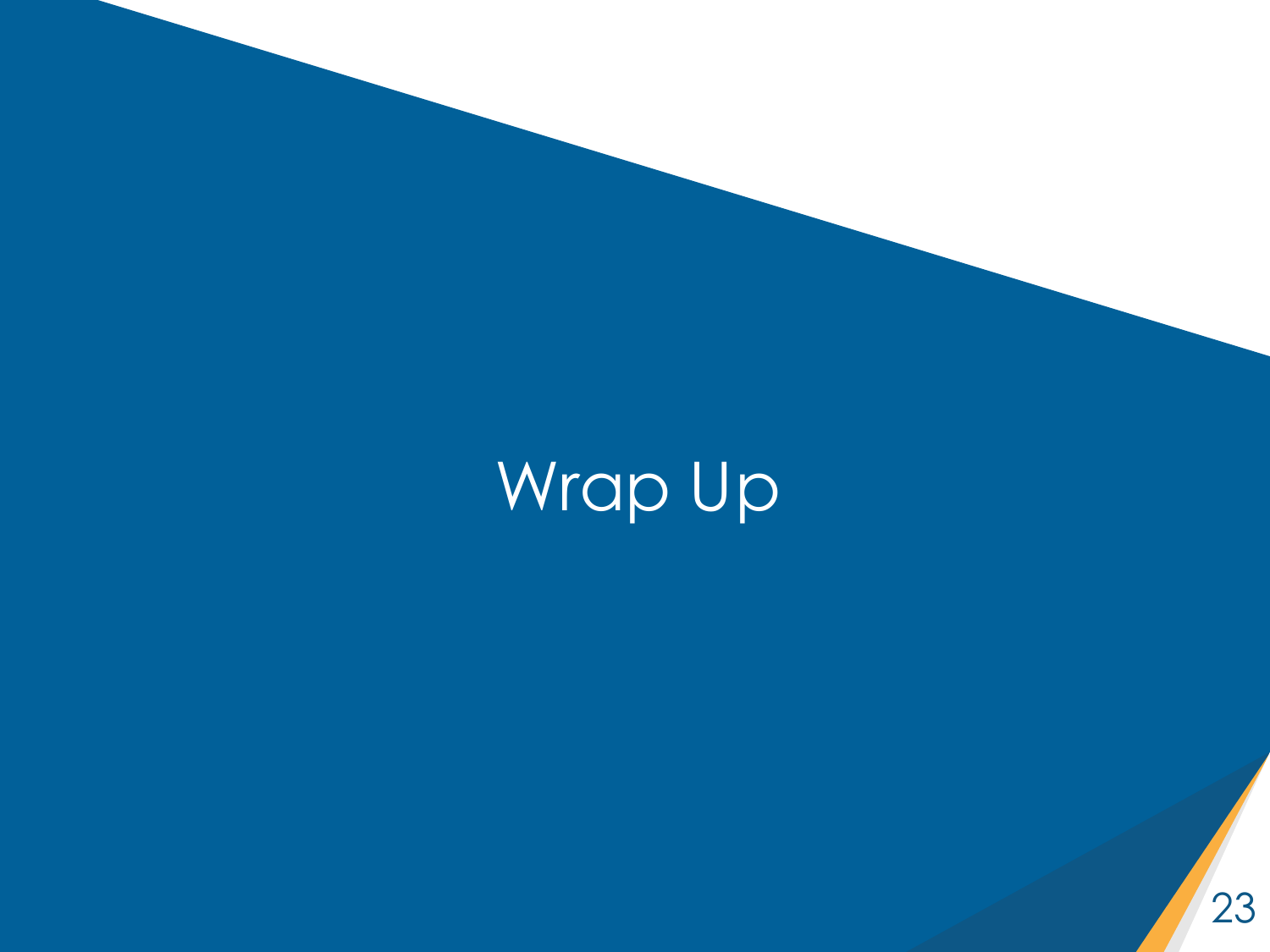## **Observations**

- Individual well forecasts have a bias that needs to be corrected.
- Even with 7 years of data, individual well forecasts are not very accurate.
- Forecasts for new wells will be more accurate with Analog Forecasting. (SPE 167215)
- Aggregation increases EUR accuracy.
- It was proved that the distribution of relative difference can be used to estimate P10/P50/P90 from a *best fit* forecast.
- The P10/P50/P90 relative difference range is influenced by the number of wells and the number of months on production.
- **Until now, we have not seen the application of probabilistic methods to estimate deterministic reserves.**

Ryder Scott Canada Reserves Conference 24 and 24 and 24 and 24 and 24 and 24 and 24 and 24 and 24 and 24 and 24  $\sim$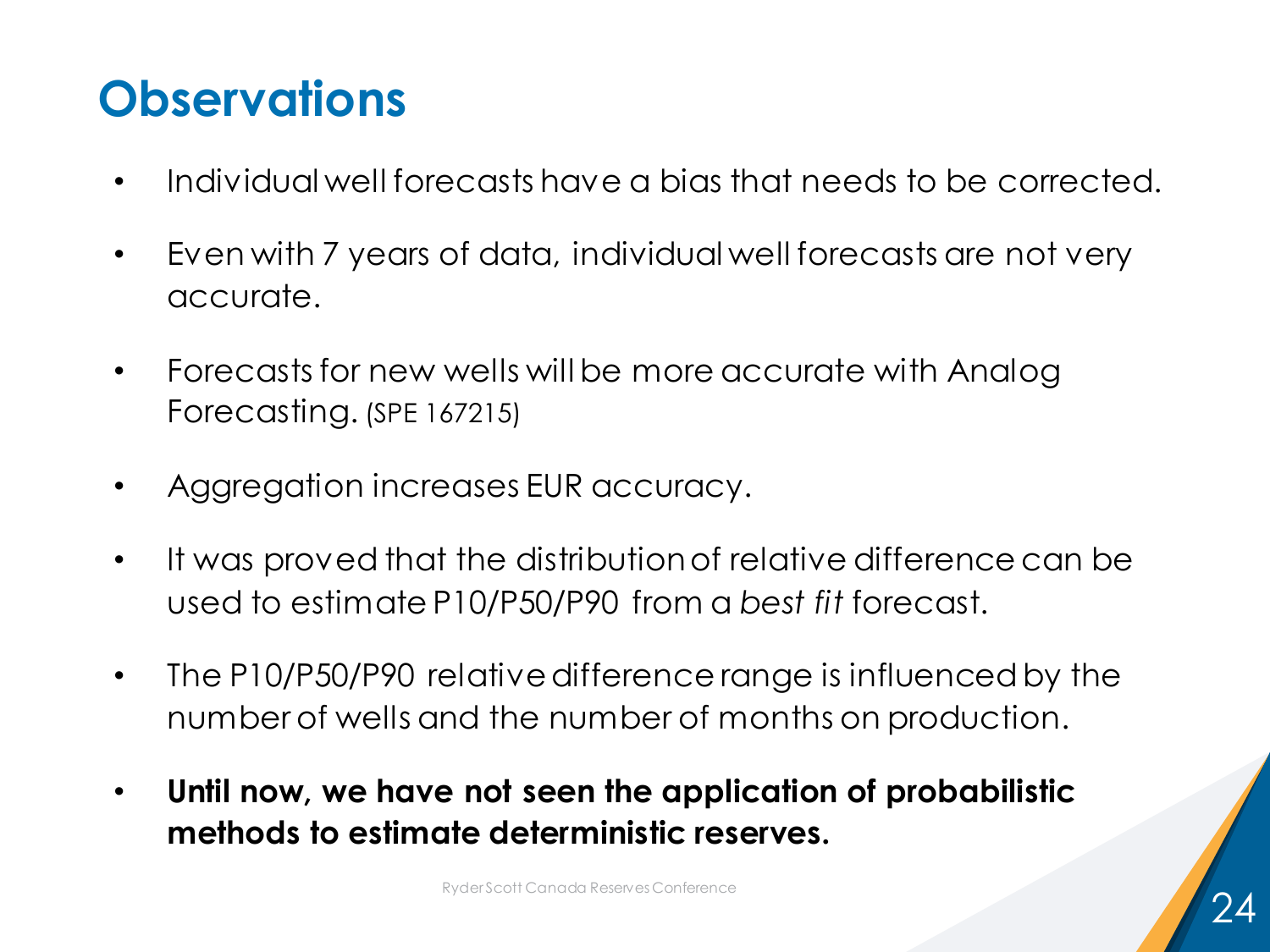### **Where Do We Go from Here**

- Test SEDA with different plays to confirm the range of applicability.
- Investigate methods to alter the *best guess* decline to match the new EURs.
- Automate the process to generate P90/P50/P10 forecasts from *best guess* declines.
- Need feedback from producers, reserve evaluators and regulators.